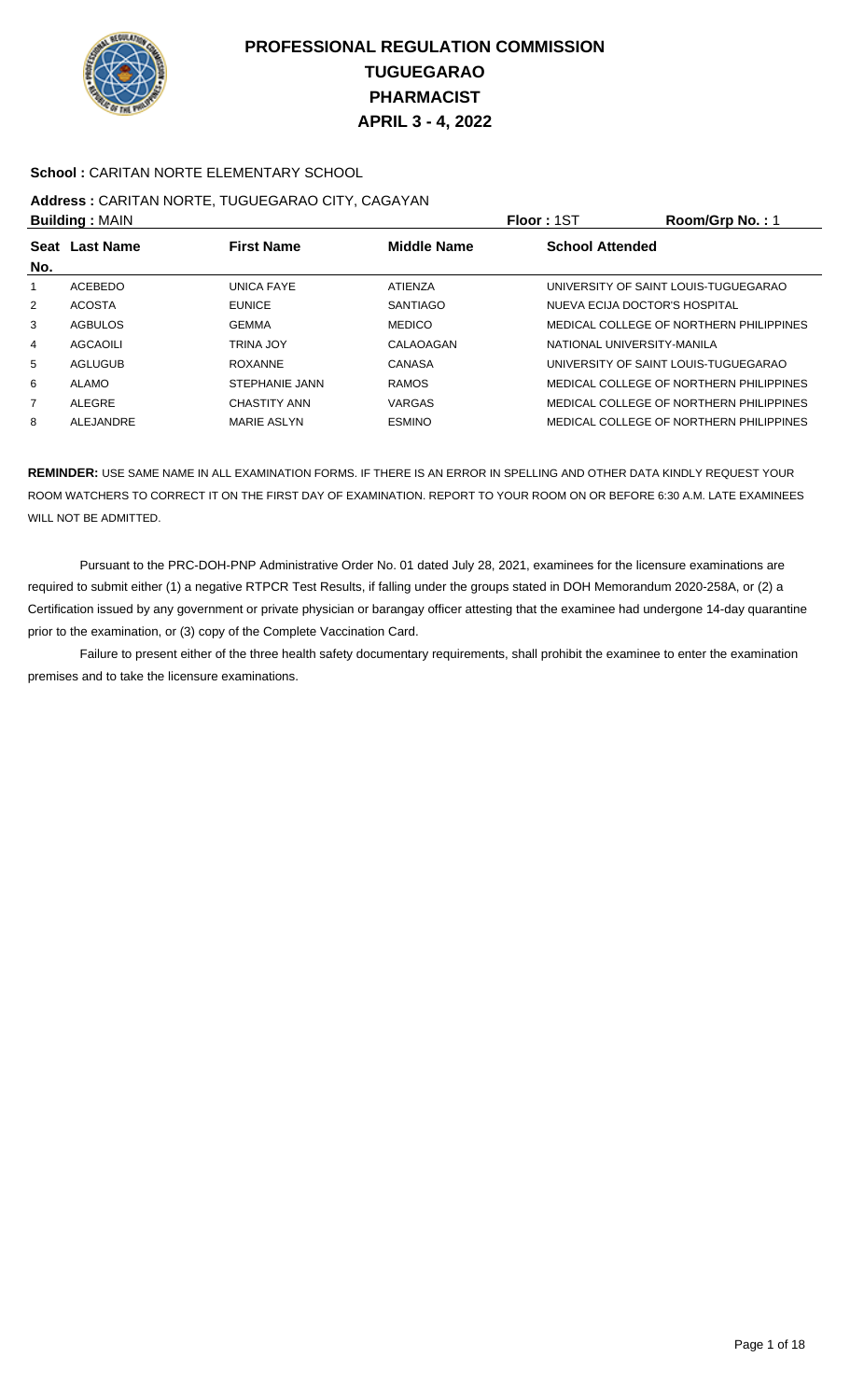

### **School :** CARITAN NORTE ELEMENTARY SCHOOL

# **Address :** CARITAN NORTE, TUGUEGARAO CITY, CAGAYAN

| <b>Building: MAIN</b> |                |                     |                    | <b>Floor: 1ST</b>                 | Room/Grp No.: 2                         |
|-----------------------|----------------|---------------------|--------------------|-----------------------------------|-----------------------------------------|
| No.                   | Seat Last Name | <b>First Name</b>   | <b>Middle Name</b> | <b>School Attended</b>            |                                         |
|                       | ALIAS          | LAWRENCE DIANE      | YBAÑEZ             | SAINT PAUL UNIVERSITY-TUGUEGARAO  |                                         |
| 2                     | ALITEN         | ELIZZA MAE          | <b>BALOALOA</b>    |                                   | MEDICAL COLLEGE OF NORTHERN PHILIPPINES |
| 3                     | AMADA          | JANFTH.             | <b>RABOSA</b>      | UNIVERSITY OF LA SALETTE-SANTIAGO |                                         |
| $\overline{4}$        | AMID           | <b>KUTHE GAYLLE</b> | <b>MABANAG</b>     |                                   | MEDICAL COLLEGE OF NORTHERN PHILIPPINES |
| 5                     | AMOGAWEN       | <b>JANINE</b>       | MATEO              |                                   | MEDICAL COLLEGE OF NORTHERN PHILIPPINES |
| 6                     | ANCHETA        | <b>CLAUDINE</b>     | <b>SAMOY</b>       |                                   | UNIVERSITY OF SAINT LOUIS-TUGUEGARAO    |
| $\overline{7}$        | <b>ANTONIO</b> | <b>APPLE KRIS</b>   | <b>RASPADO</b>     | UNIVERSITY OF LA SALETTE-SANTIAGO |                                         |
| 8                     | APATTAD        | JAYNE               | CALAGUI            | SAINT PAUL UNIVERSITY-TUGUEGARAO  |                                         |

**REMINDER:** USE SAME NAME IN ALL EXAMINATION FORMS. IF THERE IS AN ERROR IN SPELLING AND OTHER DATA KINDLY REQUEST YOUR ROOM WATCHERS TO CORRECT IT ON THE FIRST DAY OF EXAMINATION. REPORT TO YOUR ROOM ON OR BEFORE 6:30 A.M. LATE EXAMINEES WILL NOT BE ADMITTED.

 Pursuant to the PRC-DOH-PNP Administrative Order No. 01 dated July 28, 2021, examinees for the licensure examinations are required to submit either (1) a negative RTPCR Test Results, if falling under the groups stated in DOH Memorandum 2020-258A, or (2) a Certification issued by any government or private physician or barangay officer attesting that the examinee had undergone 14-day quarantine prior to the examination, or (3) copy of the Complete Vaccination Card.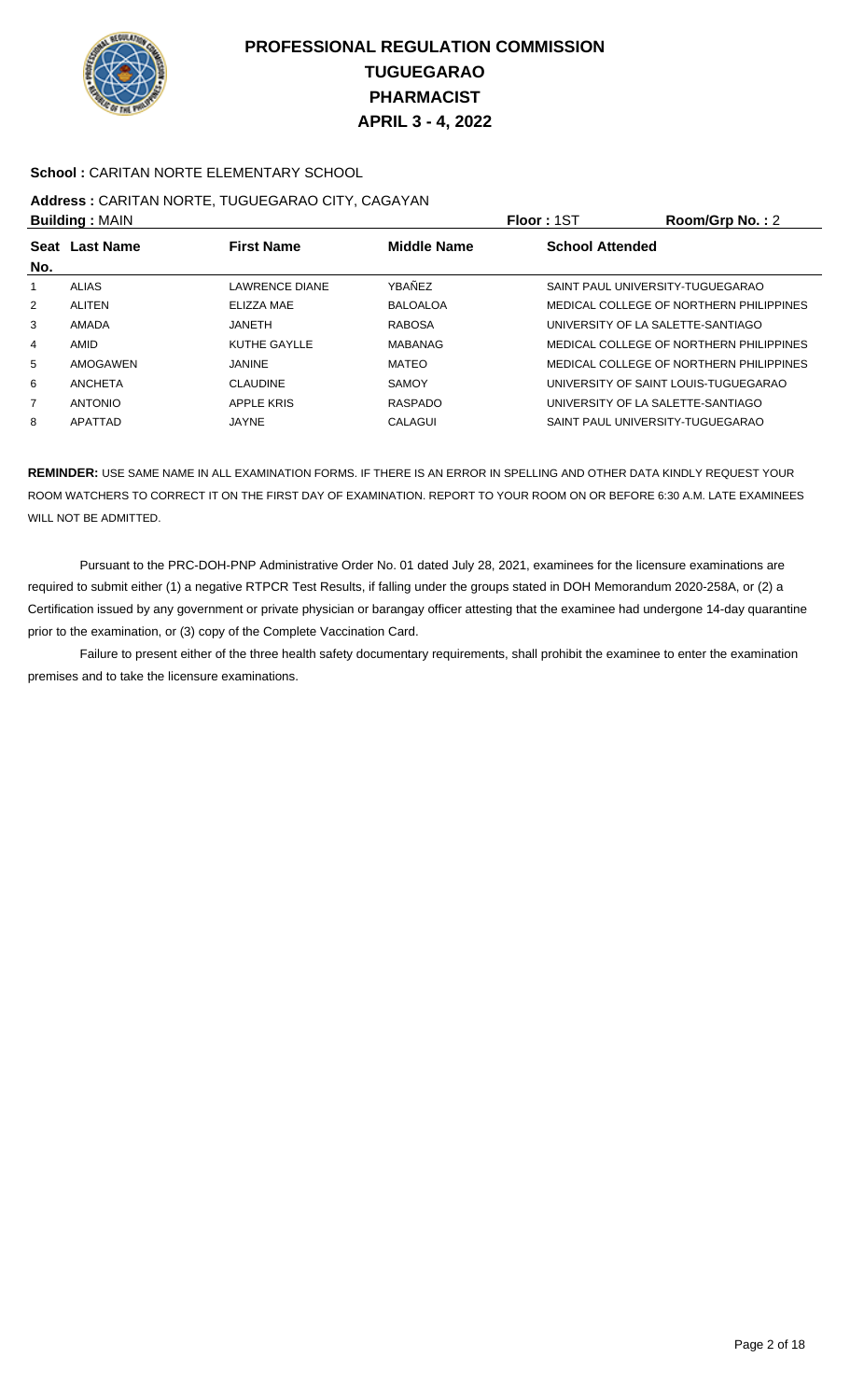

### **School :** CARITAN NORTE ELEMENTARY SCHOOL

# **Address :** CARITAN NORTE, TUGUEGARAO CITY, CAGAYAN

| <b>Building: MAIN</b> |                  |                        | Floor: 1ST         | Room/Grp No.: $3$             |                                           |
|-----------------------|------------------|------------------------|--------------------|-------------------------------|-------------------------------------------|
| <b>Seat</b>           | <b>Last Name</b> | <b>First Name</b>      | <b>Middle Name</b> | <b>School Attended</b>        |                                           |
| No.                   |                  |                        |                    |                               |                                           |
|                       | AQUINO           | <b>AZENITH RAE</b>     | <b>BALTAZAR</b>    |                               | ARELLANO UNIVERSITY-MANILA                |
| $\overline{2}$        | ARIZALA          | <b>RHODELENE</b>       | MANGAOANG          |                               | UNIVERSITY OF PERPETUAL HELP-CAUAYAN CITY |
| 3                     | <b>ASUNCION</b>  | ANGELICA               | <b>PATTUNG</b>     |                               | SAINT PAUL UNIVERSITY-TUGUEGARAO          |
| 4                     | AVILES           | <b>CESLY JEWEL</b>     | <b>ACOSTA</b>      | <b>SAINT LOUIS UNIVERSITY</b> |                                           |
| 5                     | <b>BACCAY</b>    | EDRALYN                | SULANI             |                               | UNIVERSITY OF PERPETUAL HELP-CAUAYAN CITY |
| 6                     | <b>BAGASIN</b>   | <b>TERRY ANNE</b>      | SALLUTAL           |                               | PINES CITY COLLEGE (PCEC)                 |
| $\overline{7}$        | <b>BALANAY</b>   | <b>PRINCESS DIANNE</b> | <b>PIANO</b>       |                               | MEDICAL COLLEGE OF NORTHERN PHILIPPINES   |
| 8                     | <b>BALINDAN</b>  | SHEKINAH FAITH         | <b>SACCUAN</b>     |                               | SAINT PAUL UNIVERSITY-TUGUEGARAO          |

**REMINDER:** USE SAME NAME IN ALL EXAMINATION FORMS. IF THERE IS AN ERROR IN SPELLING AND OTHER DATA KINDLY REQUEST YOUR ROOM WATCHERS TO CORRECT IT ON THE FIRST DAY OF EXAMINATION. REPORT TO YOUR ROOM ON OR BEFORE 6:30 A.M. LATE EXAMINEES WILL NOT BE ADMITTED.

 Pursuant to the PRC-DOH-PNP Administrative Order No. 01 dated July 28, 2021, examinees for the licensure examinations are required to submit either (1) a negative RTPCR Test Results, if falling under the groups stated in DOH Memorandum 2020-258A, or (2) a Certification issued by any government or private physician or barangay officer attesting that the examinee had undergone 14-day quarantine prior to the examination, or (3) copy of the Complete Vaccination Card.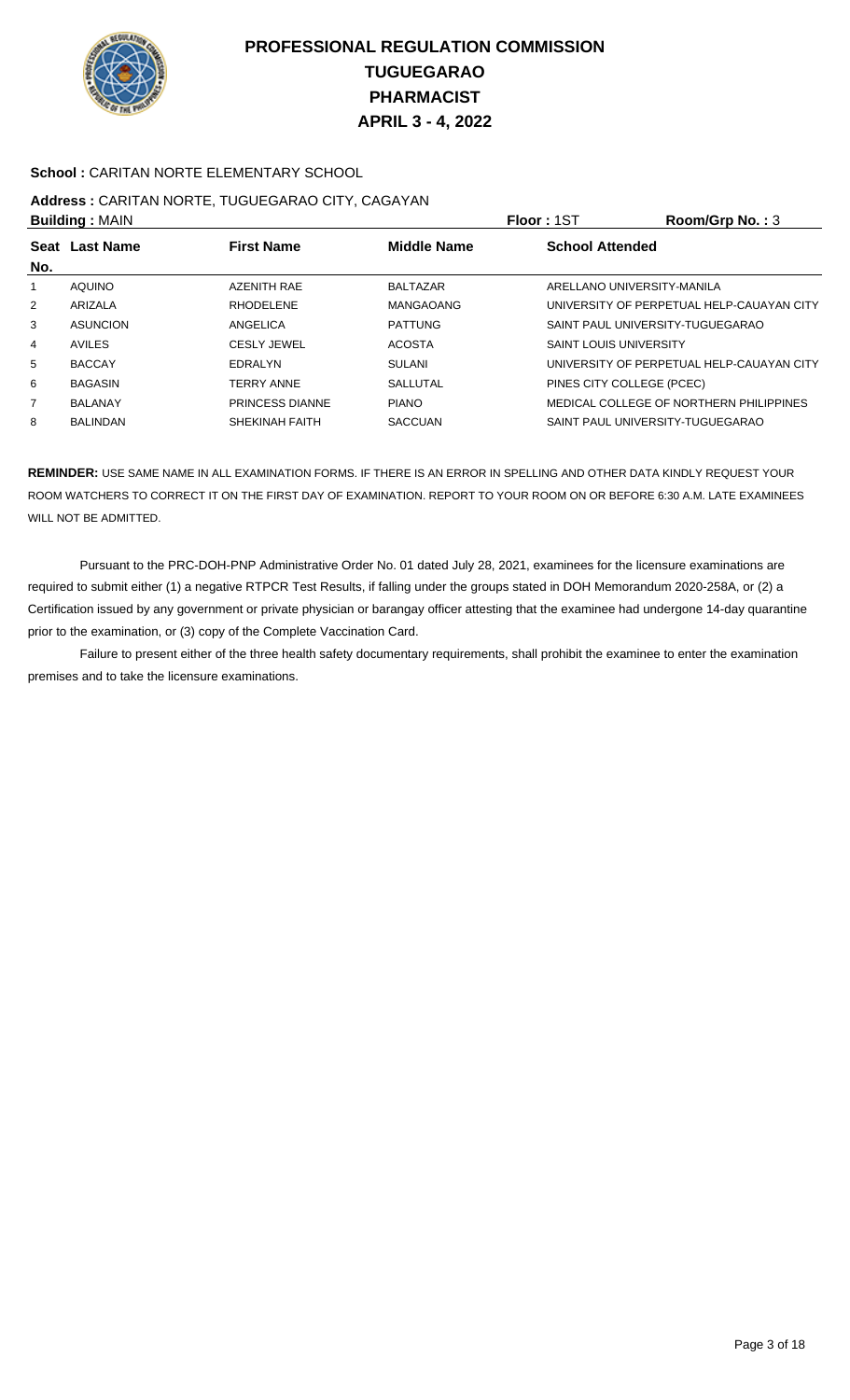

### **School :** CARITAN NORTE ELEMENTARY SCHOOL

#### **Address :** CARITAN NORTE, TUGUEGARAO CITY, CAGAYAN **Building :** MAIN **Floor :** 1ST **Room/Grp No. :** 4

| <b>PURSIBY</b> DUANT |                  |                      |                    | 1 IUU - IU I<br>110011110111101117      |
|----------------------|------------------|----------------------|--------------------|-----------------------------------------|
|                      | Seat Last Name   | <b>First Name</b>    | <b>Middle Name</b> | <b>School Attended</b>                  |
| No.                  |                  |                      |                    |                                         |
|                      | <b>BALUBAL</b>   | JAILA                | <b>BERNALES</b>    | <b>MCN COLLEGE</b>                      |
| 2                    | <b>BALUYOT</b>   | <b>ROLLETTE</b>      | <b>SARIGUMBA</b>   | UNIVERSITY OF SAINT LOUIS-TUGUEGARAO    |
| 3                    | <b>BAQUIRAN</b>  | <b>MAE ANGELIQUE</b> | <b>NEPAL</b>       | MEDICAL COLLEGE OF NORTHERN PHILIPPINES |
| 4                    | <b>BARBA</b>     | <b>MA. FILIPINA</b>  | <b>ORTEZA</b>      | MEDICAL COLLEGE OF NORTHERN PHILIPPINES |
| 5                    | <b>BARRUGA</b>   | EMIE JOY             | <b>BANUTAN</b>     | MEDICAL COLLEGE OF NORTHERN PHILIPPINES |
| 6                    | <b>BARTOLOME</b> | MA. CLARICE          | <b>CABOTAJE</b>    | SAINT PAUL UNIVERSITY-TUGUEGARAO        |
| $\overline{7}$       | <b>BASSIG</b>    | <b>LORRAINE FAYE</b> | <b>GUZMAN</b>      | MEDICAL COLLEGE OF NORTHERN PHILIPPINES |
| 8                    | <b>BATALLA</b>   | <b>MYRELLE</b>       | <b>BRACEROS</b>    | PINES CITY COLLEGE (PCEC)               |
|                      |                  |                      |                    |                                         |

**REMINDER:** USE SAME NAME IN ALL EXAMINATION FORMS. IF THERE IS AN ERROR IN SPELLING AND OTHER DATA KINDLY REQUEST YOUR ROOM WATCHERS TO CORRECT IT ON THE FIRST DAY OF EXAMINATION. REPORT TO YOUR ROOM ON OR BEFORE 6:30 A.M. LATE EXAMINEES WILL NOT BE ADMITTED.

 Pursuant to the PRC-DOH-PNP Administrative Order No. 01 dated July 28, 2021, examinees for the licensure examinations are required to submit either (1) a negative RTPCR Test Results, if falling under the groups stated in DOH Memorandum 2020-258A, or (2) a Certification issued by any government or private physician or barangay officer attesting that the examinee had undergone 14-day quarantine prior to the examination, or (3) copy of the Complete Vaccination Card.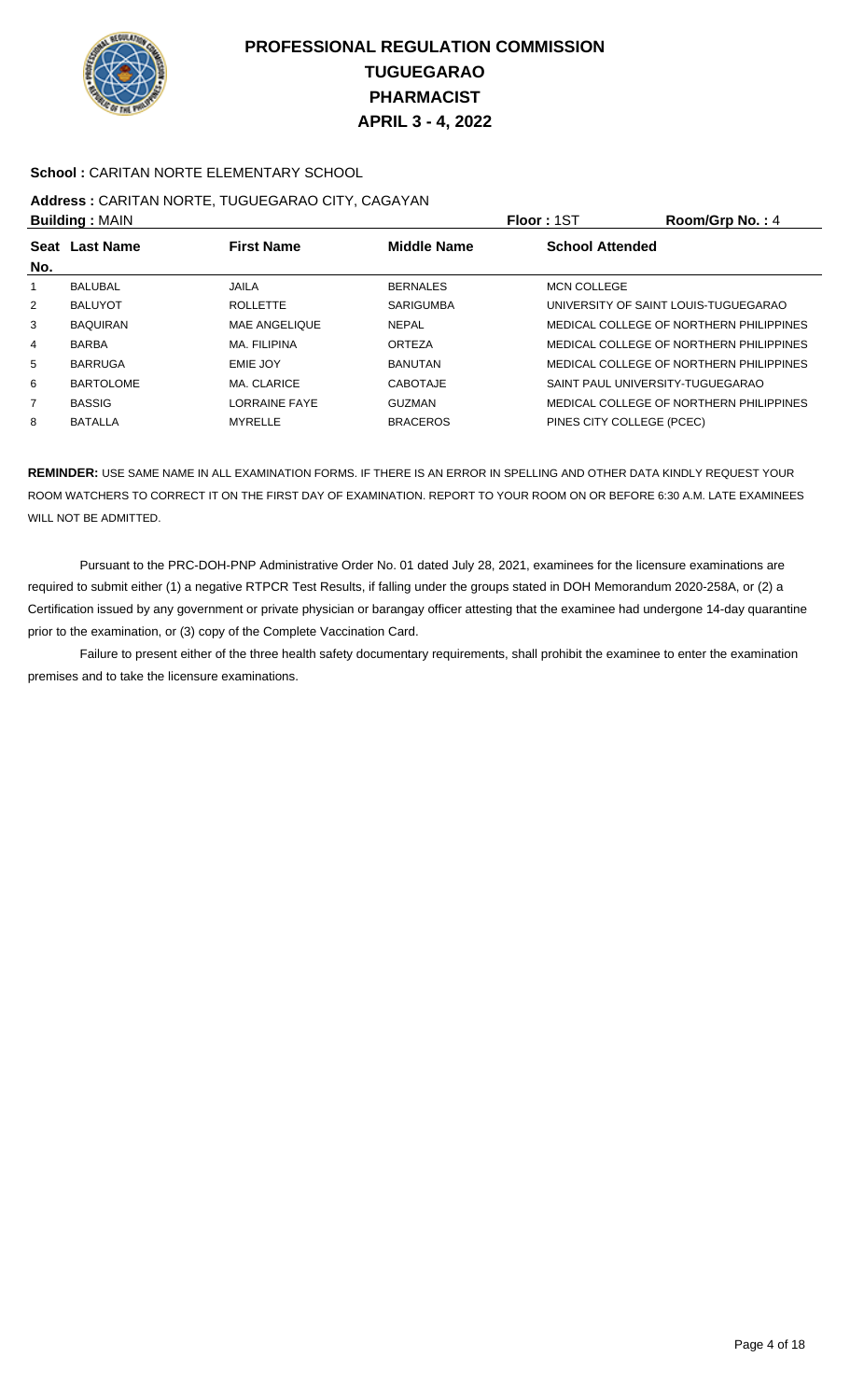

### **School :** CARITAN NORTE ELEMENTARY SCHOOL

# **Address :** CARITAN NORTE, TUGUEGARAO CITY, CAGAYAN

| <b>Building: MAIN</b> |                       |                      |                    | Floor: 1ST                        | Room/Grp No.: $5$                         |
|-----------------------|-----------------------|----------------------|--------------------|-----------------------------------|-------------------------------------------|
| No.                   | <b>Seat Last Name</b> | <b>First Name</b>    | <b>Middle Name</b> | <b>School Attended</b>            |                                           |
| 1                     | <b>BINWAG</b>         | <b>CARLENE LUISE</b> | <b>GAMA</b>        | PLT COLLEGE. INC                  |                                           |
| 2                     | <b>BOMMOSAO</b>       | <b>FEH RACHELLE</b>  | OLYA-ON            | PACIFIC-TABUK BRANCH              | INTERNATIONAL SCHOOL OF ASIA AND THE      |
| 3                     | <b>BUMALTAO</b>       | <b>ALONA</b>         | <b>SUMAIT</b>      |                                   | MEDICAL COLLEGE OF NORTHERN PHILIPPINES   |
| 4                     | <b>BUTAC</b>          | APRIL JENN           | <b>SAET</b>        | PLT COLLEGE. INC                  |                                           |
| 5                     | <b>CABALLES</b>       | <b>KAREN JOY</b>     | <b>TOLENADA</b>    | UNIVERSITY OF LA SALETTE-SANTIAGO |                                           |
| 6                     | CANTORNA              | <b>JESSA ANN</b>     | <b>DOMINGO</b>     |                                   | UNIVERSITY OF PERPETUAL HELP-CAUAYAN CITY |
| $\overline{7}$        | CARIAGA               | ARIAN ROSS           | <b>MADRIAGA</b>    |                                   | MEDICAL COLLEGE OF NORTHERN PHILIPPINES   |
| 8                     | CARIAGA               | JOHANNAH MARIZ       | CACAL              |                                   | MEDICAL COLLEGE OF NORTHERN PHILIPPINES   |
|                       |                       |                      |                    |                                   |                                           |

**REMINDER:** USE SAME NAME IN ALL EXAMINATION FORMS. IF THERE IS AN ERROR IN SPELLING AND OTHER DATA KINDLY REQUEST YOUR ROOM WATCHERS TO CORRECT IT ON THE FIRST DAY OF EXAMINATION. REPORT TO YOUR ROOM ON OR BEFORE 6:30 A.M. LATE EXAMINEES WILL NOT BE ADMITTED.

 Pursuant to the PRC-DOH-PNP Administrative Order No. 01 dated July 28, 2021, examinees for the licensure examinations are required to submit either (1) a negative RTPCR Test Results, if falling under the groups stated in DOH Memorandum 2020-258A, or (2) a Certification issued by any government or private physician or barangay officer attesting that the examinee had undergone 14-day quarantine prior to the examination, or (3) copy of the Complete Vaccination Card.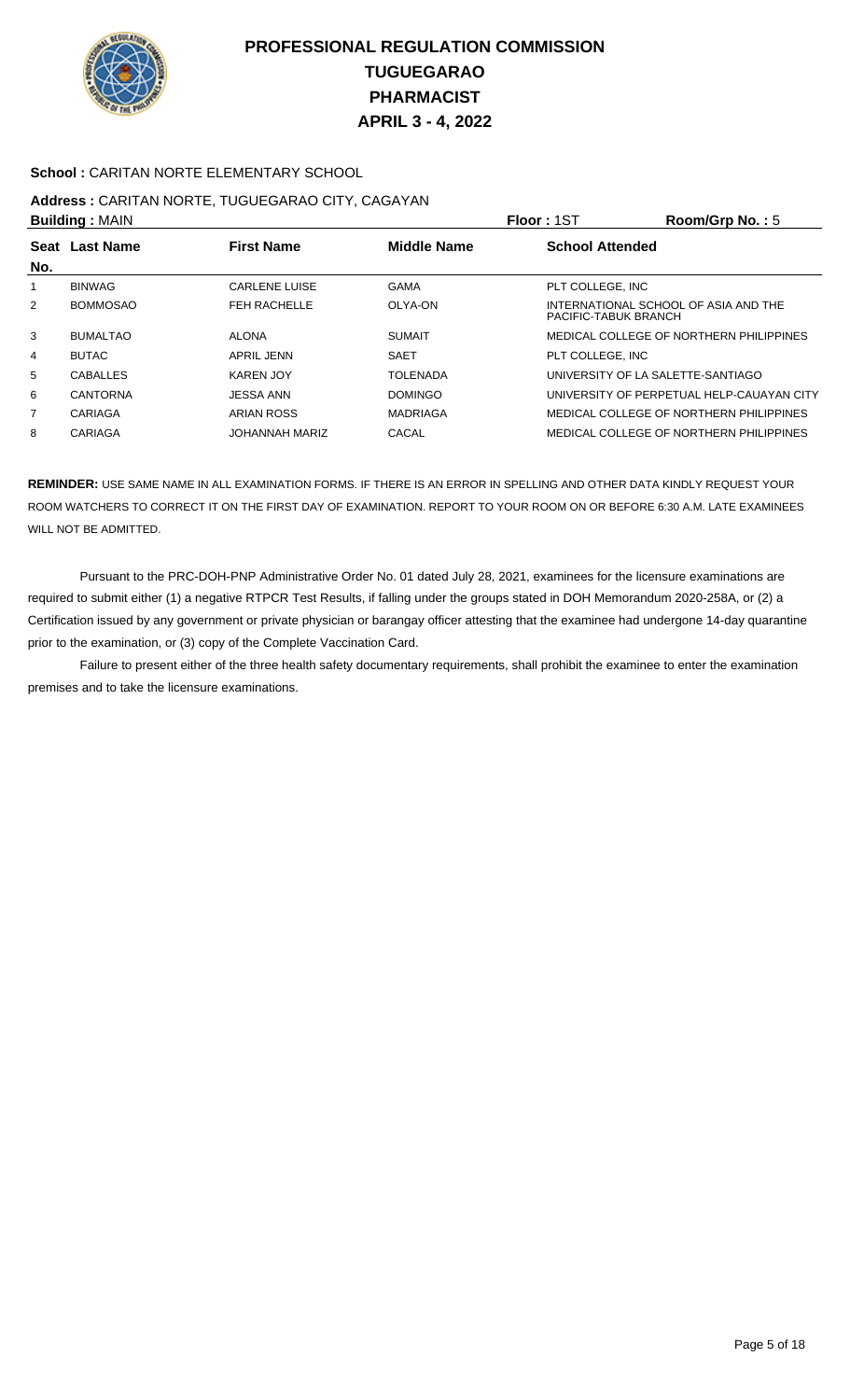

### **School :** CARITAN NORTE ELEMENTARY SCHOOL

# **Address :** CARITAN NORTE, TUGUEGARAO CITY, CAGAYAN

| <b>Building: MAIN</b> |                |                      |                    | Floor: 1ST                        | Room/Grp No.: $6$                       |
|-----------------------|----------------|----------------------|--------------------|-----------------------------------|-----------------------------------------|
| No.                   | Seat Last Name | <b>First Name</b>    | <b>Middle Name</b> | <b>School Attended</b>            |                                         |
|                       | CASTILLO       | NATHANIEL            | <b>BANEJO</b>      | <b>SAINT MARY'S UNIVERSITY</b>    |                                         |
| 2                     | CAUAN          | <b>CRISTINA</b>      | <b>SIA</b>         | SAINT PAUL UNIVERSITY-TUGUEGARAO  |                                         |
| 3                     | CAUAN          | <b>MARILEN</b>       | <b>MANLINCON</b>   |                                   | MEDICAL COLLEGE OF NORTHERN PHILIPPINES |
| 4                     | CELERICO       | SHIELA MAE ERICKA    | CORTALLA           |                                   | MEDICAL COLLEGE OF NORTHERN PHILIPPINES |
| 5                     | CODAL          | <b>MARICLAIRE</b>    | <b>MACANIG</b>     |                                   | MEDICAL COLLEGE OF NORTHERN PHILIPPINES |
| 6                     | COP-AS         | <b>FAWN SHERIDAN</b> | <b>KINAO</b>       |                                   | MEDICAL COLLEGE OF NORTHERN PHILIPPINES |
| $\overline{7}$        | <b>DANAO</b>   | <b>SUNSHINE</b>      | <b>LISTA</b>       | UNIVERSITY OF LA SALETTE-SANTIAGO |                                         |
| 8                     | <b>DANGA</b>   | <b>JESUSA</b>        | <b>GUITERING</b>   | SAINT PAUL UNIVERSITY-TUGUEGARAO  |                                         |

**REMINDER:** USE SAME NAME IN ALL EXAMINATION FORMS. IF THERE IS AN ERROR IN SPELLING AND OTHER DATA KINDLY REQUEST YOUR ROOM WATCHERS TO CORRECT IT ON THE FIRST DAY OF EXAMINATION. REPORT TO YOUR ROOM ON OR BEFORE 6:30 A.M. LATE EXAMINEES WILL NOT BE ADMITTED.

 Pursuant to the PRC-DOH-PNP Administrative Order No. 01 dated July 28, 2021, examinees for the licensure examinations are required to submit either (1) a negative RTPCR Test Results, if falling under the groups stated in DOH Memorandum 2020-258A, or (2) a Certification issued by any government or private physician or barangay officer attesting that the examinee had undergone 14-day quarantine prior to the examination, or (3) copy of the Complete Vaccination Card.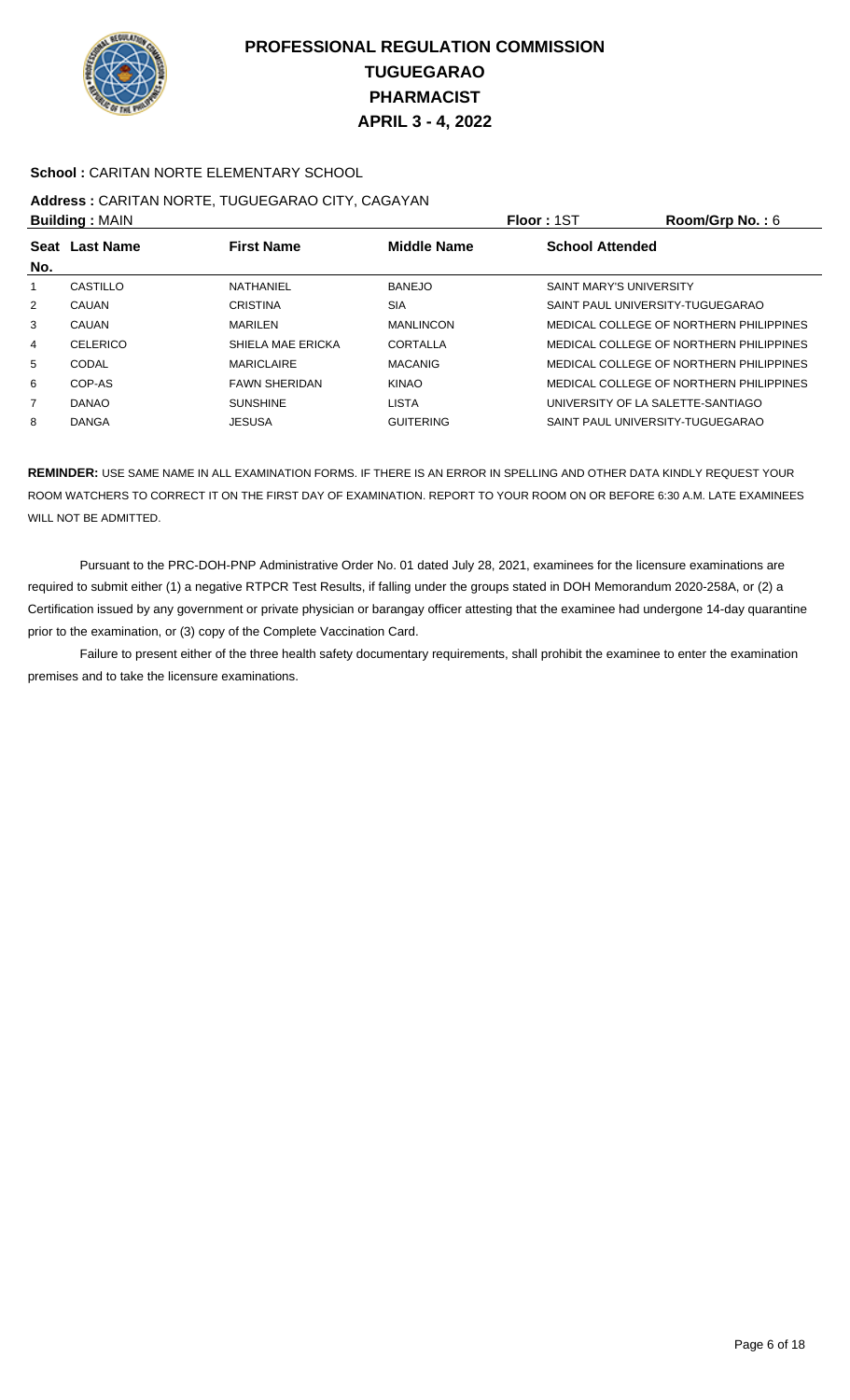

### **School :** CARITAN NORTE ELEMENTARY SCHOOL

# **Address :** CARITAN NORTE, TUGUEGARAO CITY, CAGAYAN

| <b>Building: MAIN</b> |                       |                       |                    | <b>Floor: 1ST</b>                 | Room/Grp No.: 7                           |
|-----------------------|-----------------------|-----------------------|--------------------|-----------------------------------|-------------------------------------------|
| No.                   | <b>Seat Last Name</b> | <b>First Name</b>     | <b>Middle Name</b> | <b>School Attended</b>            |                                           |
|                       | <b>DANGOY</b>         | <b>MARISSA</b>        | WANAWAN            |                                   | MEDICAL COLLEGE OF NORTHERN PHILIPPINES   |
| 2                     | <b>DAYAG</b>          | <b>MARY ASHLEY</b>    | MAMAUAG            | SAINT PAUL UNIVERSITY-TUGUEGARAO  |                                           |
| 3                     | DE LA CRUZ            | CHARLOTTE OHANA       | ALLAG              |                                   | MEDICAL COLLEGE OF NORTHERN PHILIPPINES   |
| 4                     | DE LEON               | <b>MAC JEMILLSON</b>  | <b>SANTOS</b>      |                                   | PHILIPPINE COLLEGE OF HEALTH & SCIENCES   |
| 5                     | DE VERA               | <b>JOANNA CAMILLE</b> | <b>RAMONES</b>     | UNIVERSITY OF LA SALETTE-SANTIAGO |                                           |
| 6                     | DEL ROSARIO           | KIMBERLY SHANE        | QUEREZA            |                                   | UNIVERSITY OF PERPETUAL HELP-CAUAYAN CITY |
| $\overline{7}$        | DELA CRUZ             | HAZEL                 | <b>MARTIN</b>      |                                   | MEDICAL COLLEGE OF NORTHERN PHILIPPINES   |
| 8                     | DELA CRUZ             | LEA DIANE             | MALANNAG           |                                   | MEDICAL COLLEGE OF NORTHERN PHILIPPINES   |

**REMINDER:** USE SAME NAME IN ALL EXAMINATION FORMS. IF THERE IS AN ERROR IN SPELLING AND OTHER DATA KINDLY REQUEST YOUR ROOM WATCHERS TO CORRECT IT ON THE FIRST DAY OF EXAMINATION. REPORT TO YOUR ROOM ON OR BEFORE 6:30 A.M. LATE EXAMINEES WILL NOT BE ADMITTED.

 Pursuant to the PRC-DOH-PNP Administrative Order No. 01 dated July 28, 2021, examinees for the licensure examinations are required to submit either (1) a negative RTPCR Test Results, if falling under the groups stated in DOH Memorandum 2020-258A, or (2) a Certification issued by any government or private physician or barangay officer attesting that the examinee had undergone 14-day quarantine prior to the examination, or (3) copy of the Complete Vaccination Card.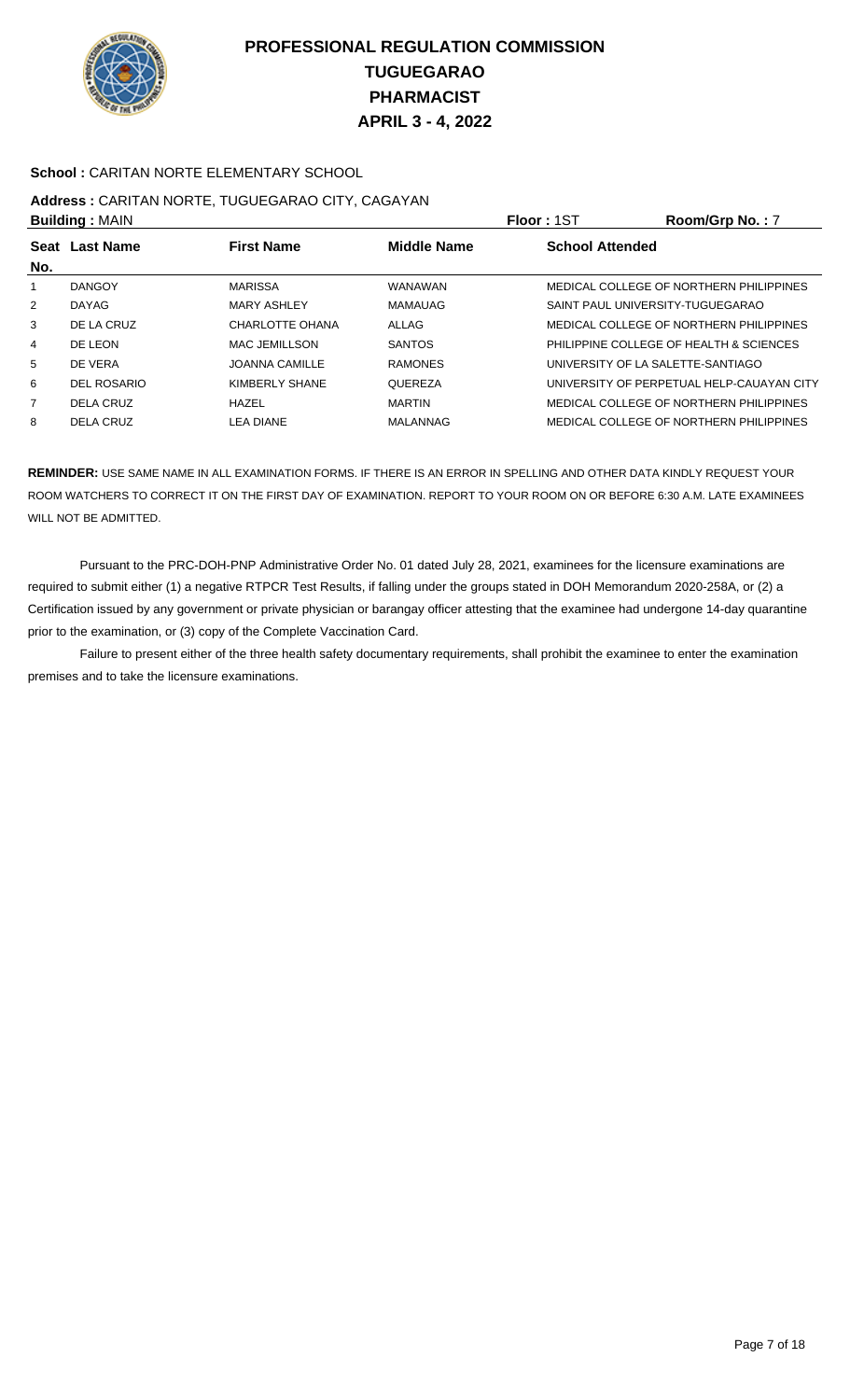

### **School :** CARITAN NORTE ELEMENTARY SCHOOL

## **Address :** CARITAN NORTE, TUGUEGARAO CITY, CAGAYAN

| <b>Building: MAIN</b> |                 |                     |                    | Floor: 1ST                       | Room/Grp No.: $8$                       |
|-----------------------|-----------------|---------------------|--------------------|----------------------------------|-----------------------------------------|
| No.                   | Seat Last Name  | <b>First Name</b>   | <b>Middle Name</b> | <b>School Attended</b>           |                                         |
|                       | DELGADO         | JIRAH               | <b>ANTONIO</b>     | ARELLANO UNIVERSITY-MANILA       |                                         |
| 2                     | <b>DODOY</b>    | <b>JUDY ANN</b>     | <b>GUDANGAN</b>    | PINES CITY COLLEGE (PCEC)        |                                         |
| 3                     | <b>DULDULAO</b> | <b>RENELYN</b>      | <b>LACISTE</b>     |                                  | MEDICAL COLLEGE OF NORTHERN PHILIPPINES |
| 4                     | <b>DUQUE</b>    | <b>JIBSAM</b>       | <b>ANTONIO</b>     |                                  | MEDICAL COLLEGE OF NORTHERN PHILIPPINES |
| 5                     | <b>DUYAG</b>    | <b>JON EMMANUEL</b> | CAJIMAT            | PLT COLLEGE. INC                 |                                         |
| 6                     | <b>ESLABON</b>  | <b>JOSELLE ANNE</b> | <b>DURITAN</b>     |                                  | MEDICAL COLLEGE OF NORTHERN PHILIPPINES |
| $\overline{7}$        | <b>FLORES</b>   | <b>MARJORIE</b>     | <b>REYES</b>       | PINES CITY COLLEGE (PCEC)        |                                         |
| 8                     | <b>GALANO</b>   | <b>MARY JANE</b>    | <b>ABE</b>         | SAINT PAUL UNIVERSITY-TUGUEGARAO |                                         |

**REMINDER:** USE SAME NAME IN ALL EXAMINATION FORMS. IF THERE IS AN ERROR IN SPELLING AND OTHER DATA KINDLY REQUEST YOUR ROOM WATCHERS TO CORRECT IT ON THE FIRST DAY OF EXAMINATION. REPORT TO YOUR ROOM ON OR BEFORE 6:30 A.M. LATE EXAMINEES WILL NOT BE ADMITTED.

 Pursuant to the PRC-DOH-PNP Administrative Order No. 01 dated July 28, 2021, examinees for the licensure examinations are required to submit either (1) a negative RTPCR Test Results, if falling under the groups stated in DOH Memorandum 2020-258A, or (2) a Certification issued by any government or private physician or barangay officer attesting that the examinee had undergone 14-day quarantine prior to the examination, or (3) copy of the Complete Vaccination Card.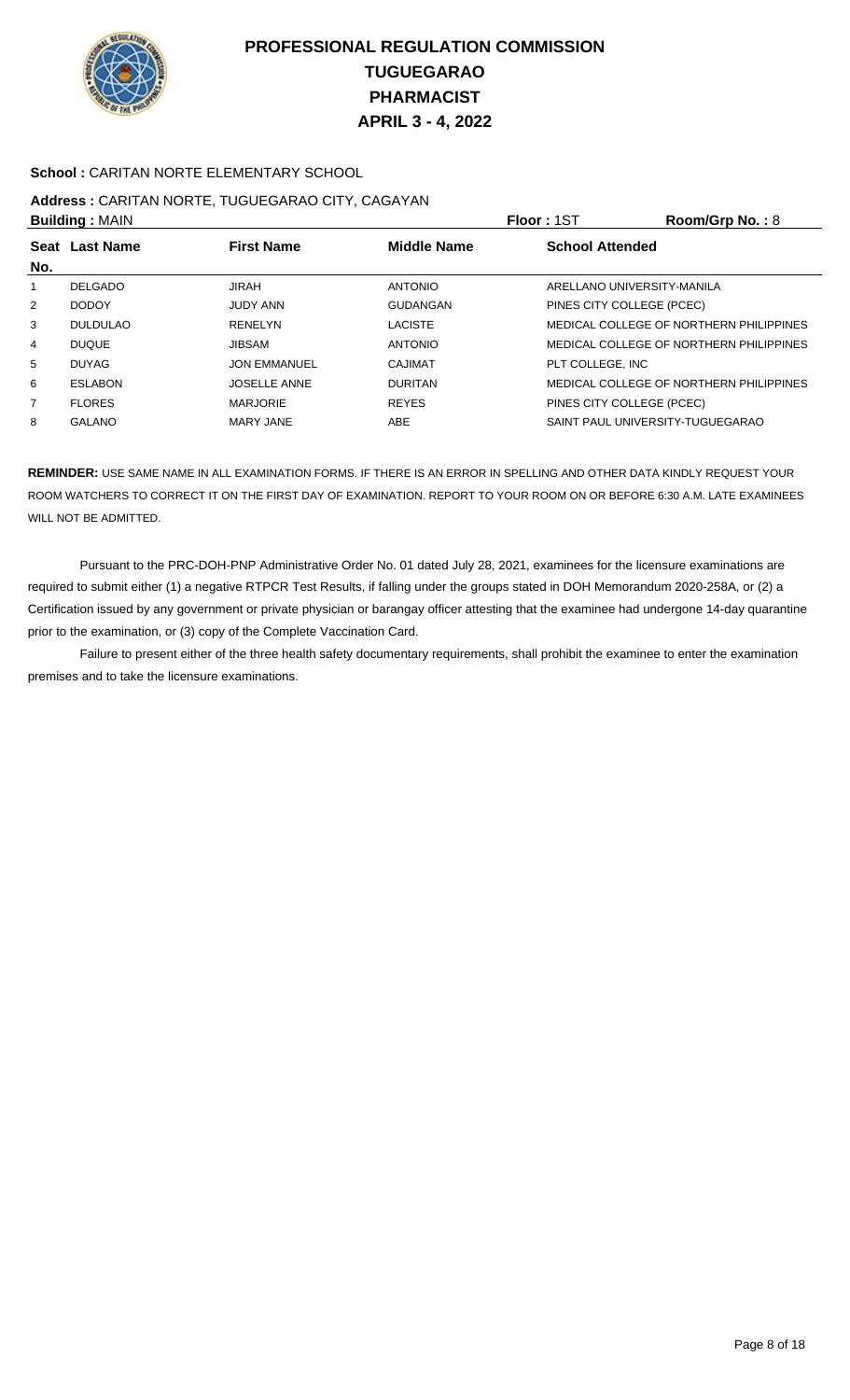

### **School :** CARITAN NORTE ELEMENTARY SCHOOL

# **Address :** CARITAN NORTE, TUGUEGARAO CITY, CAGAYAN

| <b>Building: MAIN</b> |                                                             |                     |                 | <b>Floor: 1ST</b>         | Room/Grp No.: 9                           |
|-----------------------|-------------------------------------------------------------|---------------------|-----------------|---------------------------|-------------------------------------------|
| Seat                  | <b>Middle Name</b><br><b>Last Name</b><br><b>First Name</b> |                     |                 | <b>School Attended</b>    |                                           |
| No.                   |                                                             |                     |                 |                           |                                           |
| 1.                    | <b>GALAPIA</b>                                              | JERUSHA KYLE XRYSNA | <b>TABILI</b>   |                           | MARIANO MARCOS STATE UNIVERSITY-BATAC     |
| $\overline{2}$        | <b>GARCIA</b>                                               | <b>GLADYRITZ</b>    | <b>CORPUZ</b>   | PINES CITY COLLEGE (PCEC) |                                           |
| 3                     | <b>GARCIA</b>                                               | <b>JAMES JIMMY</b>  | <b>REYES</b>    |                           | UNIVERSITY OF LA SALETTE-SANTIAGO         |
| 4                     | <b>GARCIA</b>                                               | <b>KRISTELLE</b>    | <b>KUB-ARON</b> |                           | UNIVERSITY OF LA SALETTE-SANTIAGO         |
| 5                     | <b>GUILLERMO</b>                                            | <b>MARIZ</b>        | SY              |                           | UNIVERSITY OF LA SALETTE-SANTIAGO         |
| 6                     | <b>GUPAAL</b>                                               | <b>MELANIE</b>      | <b>BALANGUI</b> | PINES CITY COLLEGE (PCEC) |                                           |
| $\overline{7}$        | <b>HABON</b>                                                | CAMELE              |                 |                           | UNIVERSITY OF PERPETUAL HELP-CAUAYAN CITY |
| 8                     | LABUGUEN                                                    | ANALIE              | CABACUNGAN      | <b>TECHNOLOGY</b>         | CENTRAL ILOCANDIA COLLEGE OF SCIENCE &    |

**REMINDER:** USE SAME NAME IN ALL EXAMINATION FORMS. IF THERE IS AN ERROR IN SPELLING AND OTHER DATA KINDLY REQUEST YOUR ROOM WATCHERS TO CORRECT IT ON THE FIRST DAY OF EXAMINATION. REPORT TO YOUR ROOM ON OR BEFORE 6:30 A.M. LATE EXAMINEES WILL NOT BE ADMITTED.

 Pursuant to the PRC-DOH-PNP Administrative Order No. 01 dated July 28, 2021, examinees for the licensure examinations are required to submit either (1) a negative RTPCR Test Results, if falling under the groups stated in DOH Memorandum 2020-258A, or (2) a Certification issued by any government or private physician or barangay officer attesting that the examinee had undergone 14-day quarantine prior to the examination, or (3) copy of the Complete Vaccination Card.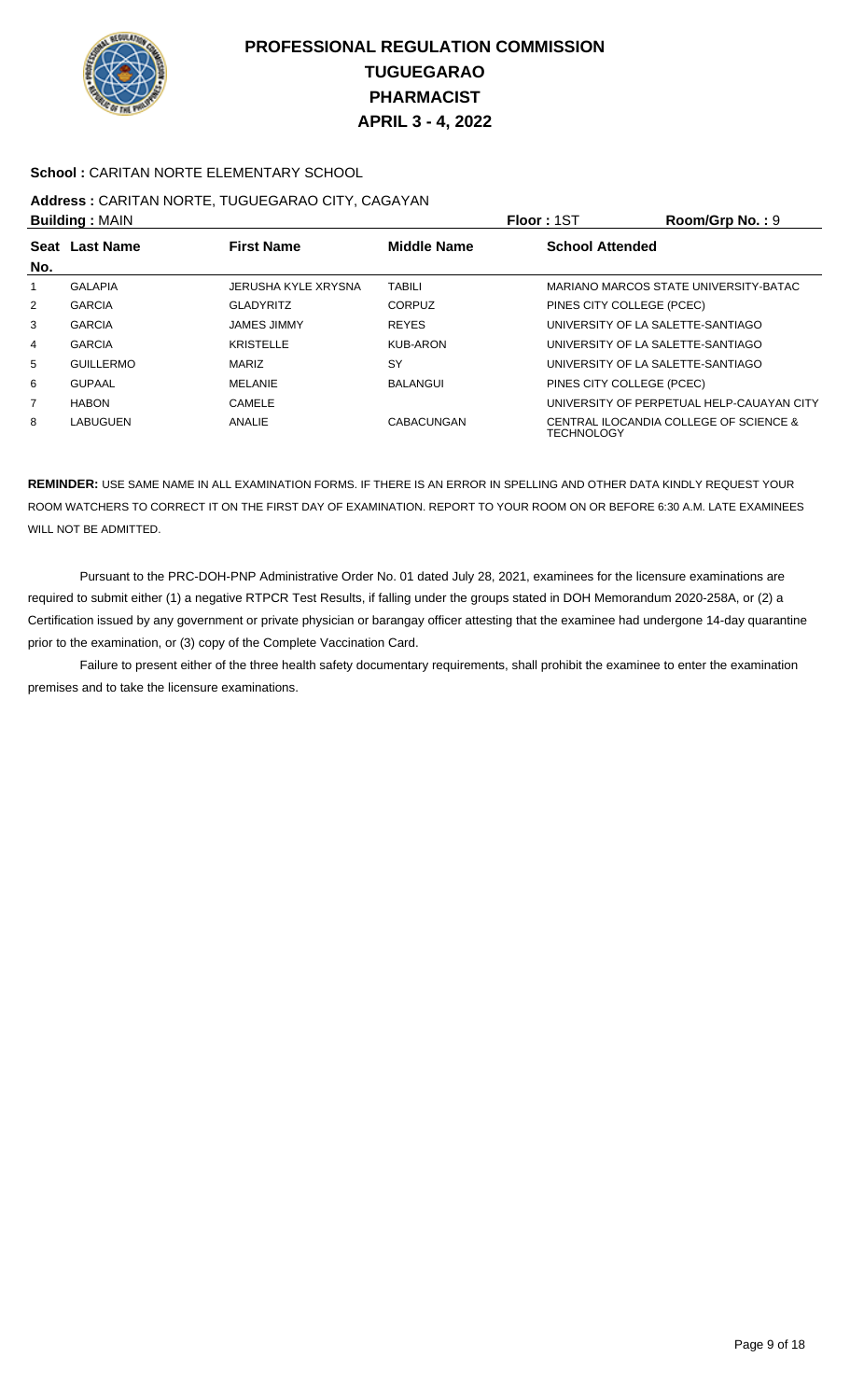

### **School :** CARITAN NORTE ELEMENTARY SCHOOL

## **Address :** CARITAN NORTE, TUGUEGARAO CITY, CAGAYAN

| <b>Building: MAIN</b> |                 |                     |                    | Floor: 1ST                       | Room/Grp No.: 10                        |
|-----------------------|-----------------|---------------------|--------------------|----------------------------------|-----------------------------------------|
| No.                   | Seat Last Name  | <b>First Name</b>   | <b>Middle Name</b> | <b>School Attended</b>           |                                         |
|                       | LANUZA          | <b>NETZ</b>         | <b>BLANDO</b>      | PLT COLLEGE, INC                 |                                         |
| 2                     | LAYUS           | JAMELA JAZE         | <b>BALETBET</b>    |                                  | MEDICAL COLLEGE OF NORTHERN PHILIPPINES |
| 3                     | LIBAN           | ROCHELLE ANNE       | <b>BAGUNAS</b>     | SAINT PAUL UNIVERSITY-TUGUEGARAO |                                         |
| 4                     | <b>LIBAO</b>    | <b>QUENNIE</b>      | <b>VILLARIN</b>    | <b>SAINT MARY'S UNIVERSITY</b>   |                                         |
| 5                     | <b>LOSBAÑOS</b> | <b>JESELLE</b>      | <b>DANAO</b>       | PINES CITY COLLEGE (PCEC)        |                                         |
| 6                     | LUCAS           | ZHA LUCCI JOY       | ZAPATERO           | PLT COLLEGE, INC                 |                                         |
| $\overline{7}$        | LUNGAN          | ANGELYN             | CARANGUIAN         |                                  | MEDICAL COLLEGE OF NORTHERN PHILIPPINES |
| 8                     | <b>MADRIA</b>   | <b>BEA ANGELINE</b> | <b>ULEP</b>        | SAINT PAUL UNIVERSITY-TUGUEGARAO |                                         |

**REMINDER:** USE SAME NAME IN ALL EXAMINATION FORMS. IF THERE IS AN ERROR IN SPELLING AND OTHER DATA KINDLY REQUEST YOUR ROOM WATCHERS TO CORRECT IT ON THE FIRST DAY OF EXAMINATION. REPORT TO YOUR ROOM ON OR BEFORE 6:30 A.M. LATE EXAMINEES WILL NOT BE ADMITTED.

 Pursuant to the PRC-DOH-PNP Administrative Order No. 01 dated July 28, 2021, examinees for the licensure examinations are required to submit either (1) a negative RTPCR Test Results, if falling under the groups stated in DOH Memorandum 2020-258A, or (2) a Certification issued by any government or private physician or barangay officer attesting that the examinee had undergone 14-day quarantine prior to the examination, or (3) copy of the Complete Vaccination Card.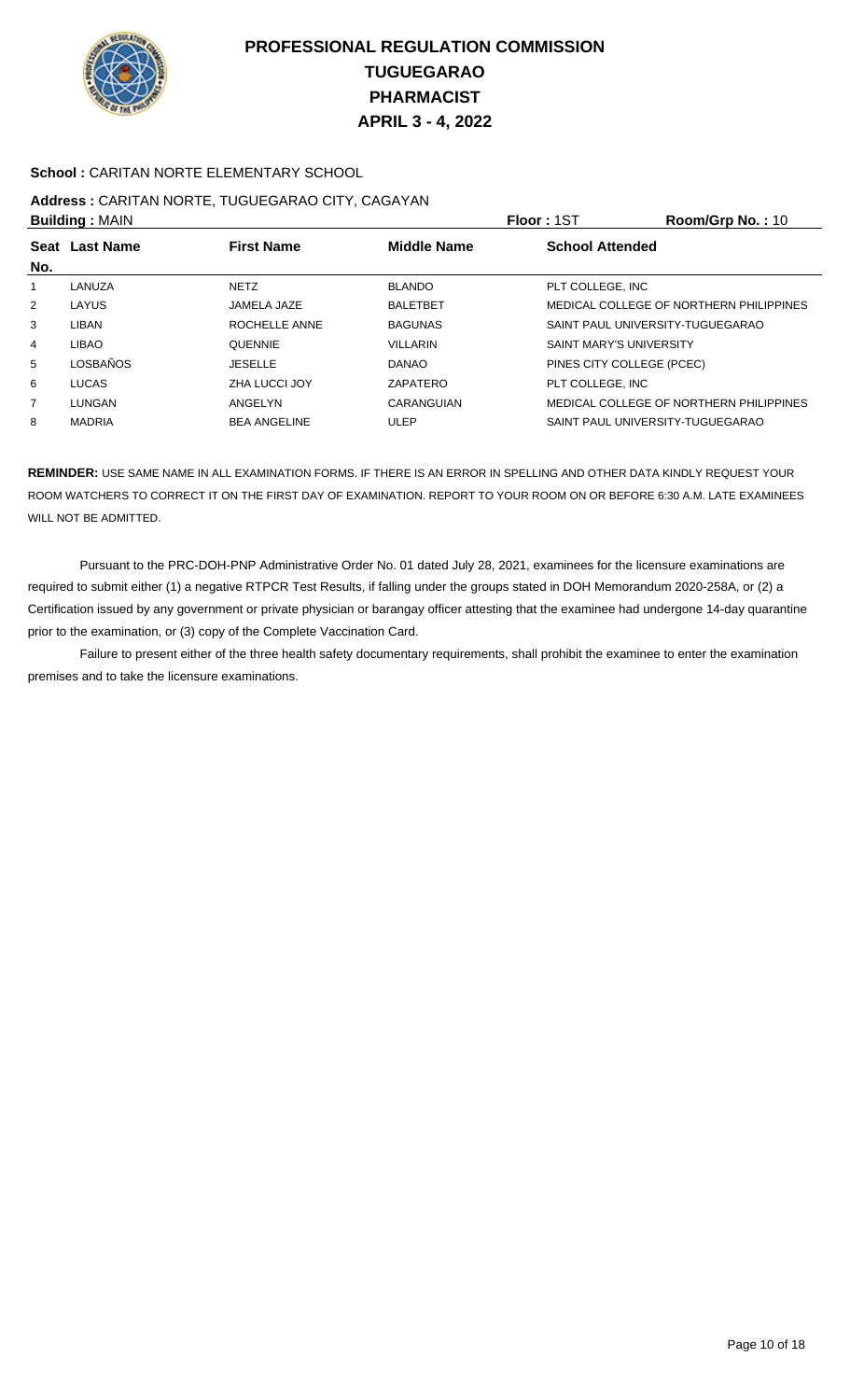

### **School :** CARITAN NORTE ELEMENTARY SCHOOL

#### **Address :** CARITAN NORTE, TUGUEGARAO CITY, CAGAYAN **Building :** MAIN **Floor :** 1ST **Room/Grp No. :** 11

| <b>DUILUILLY</b> ULAIN |                 |                       |                    | .                                         |
|------------------------|-----------------|-----------------------|--------------------|-------------------------------------------|
|                        | Seat Last Name  | <b>First Name</b>     | <b>Middle Name</b> | <b>School Attended</b>                    |
| No.                    |                 |                       |                    |                                           |
| 1                      | <b>MAMAUAG</b>  | <b>DIANNE</b>         | <b>GUANZING</b>    | <b>MCN COLLEGE</b>                        |
| 2                      | <b>MAMAUAG</b>  | <b>JHON PAUL NIÑO</b> | <b>TURINGAN</b>    | UNIVERSITY OF SAINT LOUIS-TUGUEGARAO      |
| 3                      | <b>MANGUNAY</b> | <b>MARELLE</b>        | <b>MEDINA</b>      | UNIVERSITY OF PERPETUAL HELP-CAUAYAN CITY |
| 4                      | MANUZON         | <b>VYRGEE MARI</b>    | <b>OPIDO</b>       | UNIVERSITY OF LA SALETTE-SANTIAGO         |
| 5                      | <b>MAPACPAC</b> | <b>LORIE MAY</b>      | <b>SISON</b>       | MEDICAL COLLEGE OF NORTHERN PHILIPPINES   |
| 6                      | MARCELO         | <b>AARON PAUL</b>     | <b>BITE</b>        | UNIVERSITY OF PERPETUAL HELP-CAUAYAN CITY |
| $\overline{7}$         | <b>MARTINEZ</b> | <b>CYNTHIA</b>        | <b>SARMIENTO</b>   | PLT COLLEGE, INC                          |
| 8                      | <b>MARTINEZ</b> | <b>JASMIN FAITH</b>   | CORPUZ             | PLT COLLEGE. INC                          |
|                        |                 |                       |                    |                                           |

**REMINDER:** USE SAME NAME IN ALL EXAMINATION FORMS. IF THERE IS AN ERROR IN SPELLING AND OTHER DATA KINDLY REQUEST YOUR ROOM WATCHERS TO CORRECT IT ON THE FIRST DAY OF EXAMINATION. REPORT TO YOUR ROOM ON OR BEFORE 6:30 A.M. LATE EXAMINEES WILL NOT BE ADMITTED.

 Pursuant to the PRC-DOH-PNP Administrative Order No. 01 dated July 28, 2021, examinees for the licensure examinations are required to submit either (1) a negative RTPCR Test Results, if falling under the groups stated in DOH Memorandum 2020-258A, or (2) a Certification issued by any government or private physician or barangay officer attesting that the examinee had undergone 14-day quarantine prior to the examination, or (3) copy of the Complete Vaccination Card.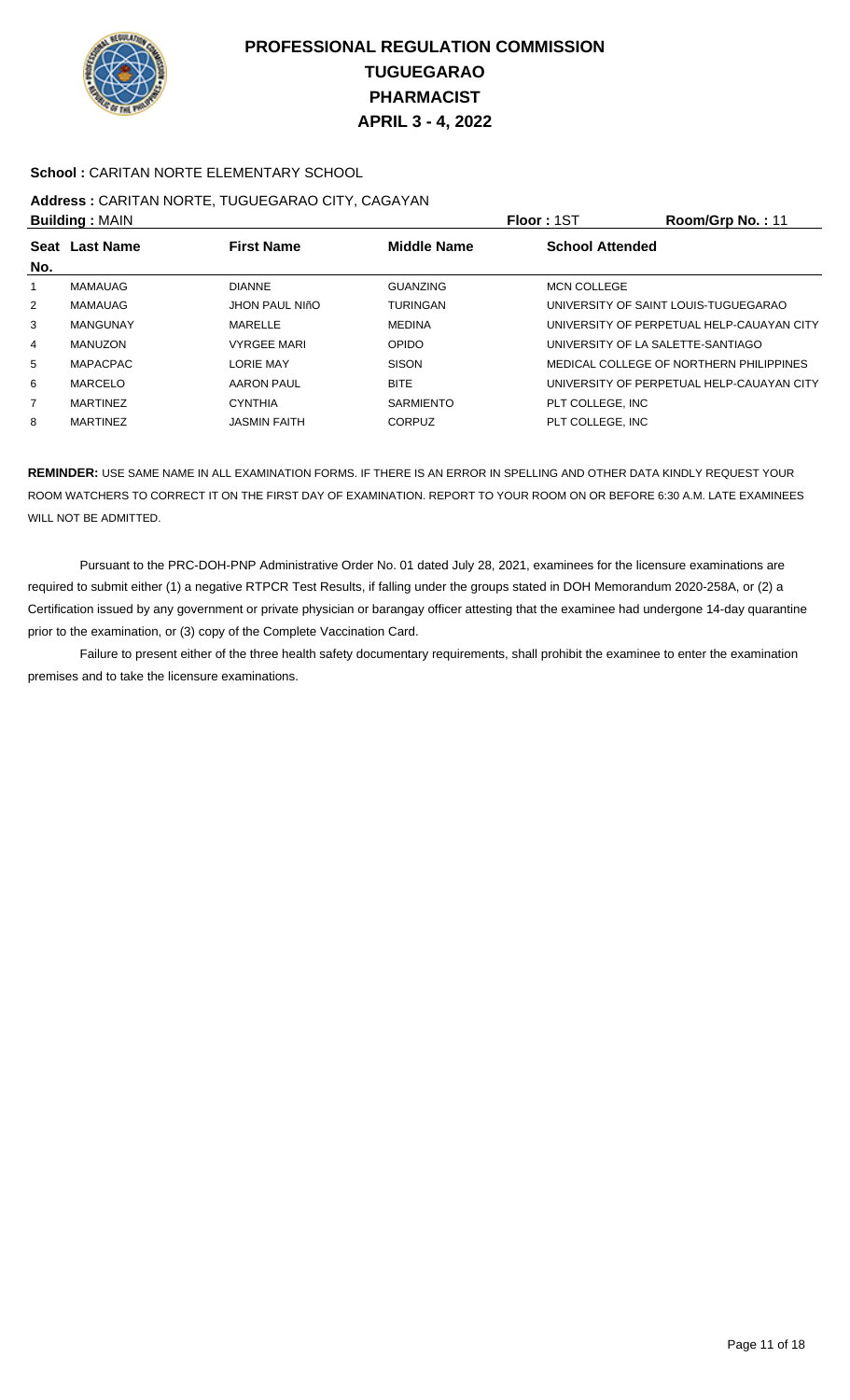

### **School :** CARITAN NORTE ELEMENTARY SCHOOL

# **Address :** CARITAN NORTE, TUGUEGARAO CITY, CAGAYAN

| <b>Building: MAIN</b> |                |                          |                    | Floor: 1ST                | Room/Grp No.: 12                          |
|-----------------------|----------------|--------------------------|--------------------|---------------------------|-------------------------------------------|
| No.                   | Seat Last Name | <b>First Name</b>        | <b>Middle Name</b> | <b>School Attended</b>    |                                           |
|                       | MEDRANO        | JELLY                    | ANDRES             | PINES CITY COLLEGE (PCEC) |                                           |
| 2                     | MEJIA          | <b>JEANELLE</b>          | LUDIA              |                           | CENTRO ESCOLAR UNIVERSITY-MANILA          |
| 3                     | <b>MENIADO</b> | KRIZNA ANGELIC           | <b>BAYSA</b>       |                           | MEDICAL COLLEGE OF NORTHERN PHILIPPINES   |
| 4                     | <b>MENOR</b>   | <b>LORRAINE ANNE</b>     |                    |                           | UNIVERSITY OF SAINT LOUIS-TUGUEGARAO      |
| 5                     | <b>MOLINA</b>  | <b>JENNIELYN ROXANNE</b> | OREÑA              |                           | MEDICAL COLLEGE OF NORTHERN PHILIPPINES   |
| 6                     | <b>MORA</b>    | <b>HAZEL ANN</b>         | CABRERA            |                           | SAINT PAUL UNIVERSITY-TUGUEGARAO          |
| $\overline{7}$        | <b>MOSING</b>  | <b>QUEENIE ROSE</b>      | <b>BUCALEN</b>     | PINES CITY COLLEGE (PCEC) |                                           |
| 8                     | <b>NIEVERA</b> | <b>JULIE ANN</b>         | <b>MIRANDA</b>     |                           | UNIVERSITY OF PERPETUAL HELP-CAUAYAN CITY |

**REMINDER:** USE SAME NAME IN ALL EXAMINATION FORMS. IF THERE IS AN ERROR IN SPELLING AND OTHER DATA KINDLY REQUEST YOUR ROOM WATCHERS TO CORRECT IT ON THE FIRST DAY OF EXAMINATION. REPORT TO YOUR ROOM ON OR BEFORE 6:30 A.M. LATE EXAMINEES WILL NOT BE ADMITTED.

 Pursuant to the PRC-DOH-PNP Administrative Order No. 01 dated July 28, 2021, examinees for the licensure examinations are required to submit either (1) a negative RTPCR Test Results, if falling under the groups stated in DOH Memorandum 2020-258A, or (2) a Certification issued by any government or private physician or barangay officer attesting that the examinee had undergone 14-day quarantine prior to the examination, or (3) copy of the Complete Vaccination Card.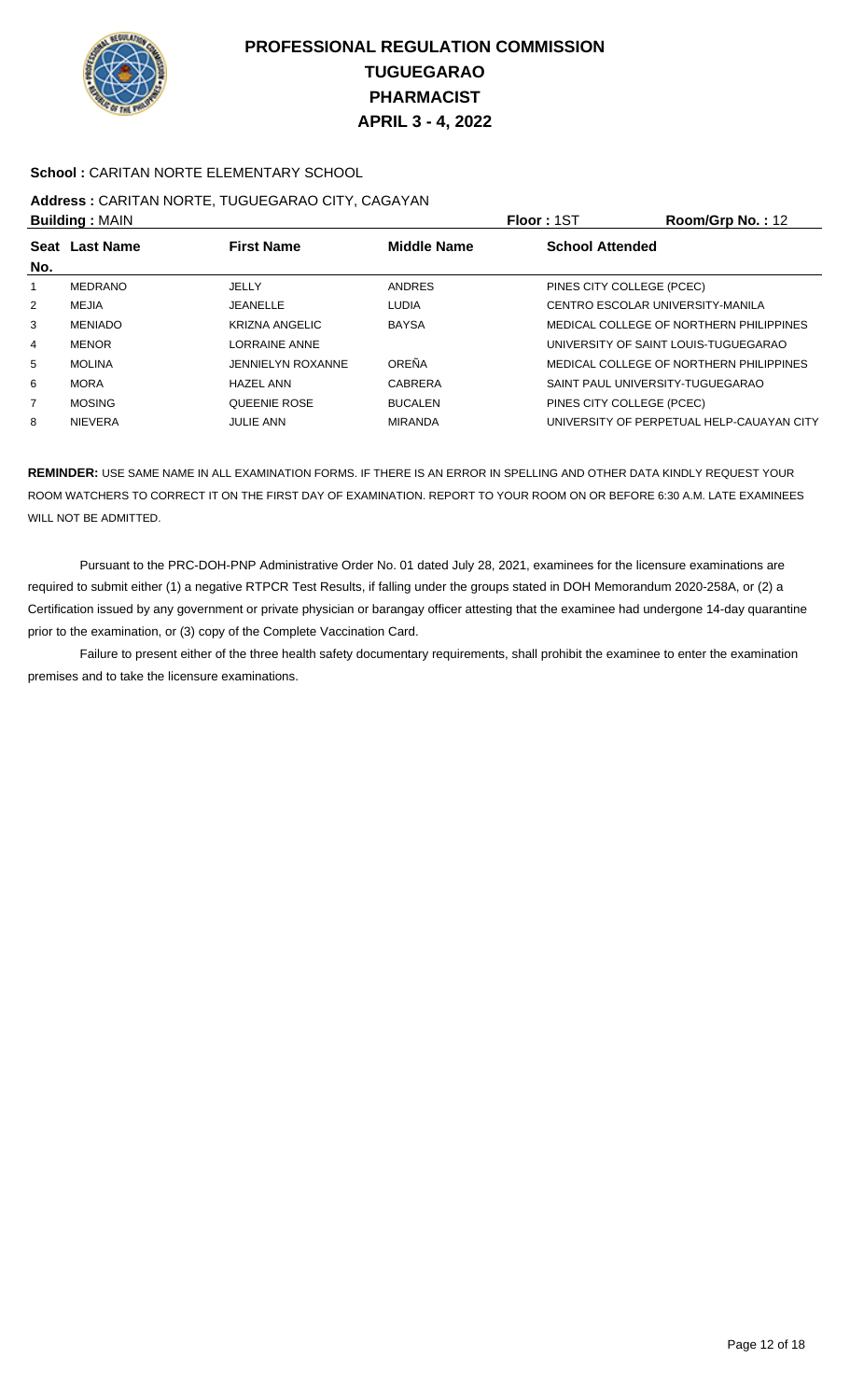

### **School :** CARITAN NORTE ELEMENTARY SCHOOL

# **Address :** CARITAN NORTE, TUGUEGARAO CITY, CAGAYAN

|     | <b>Building: MAIN</b> |                       |                    | Floor: 1ST                        | Room/Grp No.: 13                        |
|-----|-----------------------|-----------------------|--------------------|-----------------------------------|-----------------------------------------|
| No. | Seat Last Name        | <b>First Name</b>     | <b>Middle Name</b> | <b>School Attended</b>            |                                         |
|     | <b>NOLASCO</b>        | <b>KYLE CHRISTIAN</b> | <b>BARENG</b>      | <b>SAINT MARY'S UNIVERSITY</b>    |                                         |
| 2   | ONALAN                | DANA-LOU              | APOCAO             |                                   | MEDICAL COLLEGE OF NORTHERN PHILIPPINES |
| 3   | ORPILLA               | LESLHIE MAY           | <b>GONZALES</b>    | PINES CITY COLLEGE (PCEC)         |                                         |
| 4   | <b>PACIA</b>          | <b>DEA MAICA</b>      | ANGNGAD            | SAINT PAUL UNIVERSITY-TUGUEGARAO  |                                         |
| 5   | PAGALILAUAN           | MA. JELYNNE KAE       | <b>ELEYDO</b>      | ARELLANO UNIVERSITY-MANILA        |                                         |
| 6   | PARANADA              | <b>SARAH MAE</b>      | CADIZ              |                                   | MANILA CENTRAL UNIVERSITY-CALOOCAN CITY |
| 7   | <b>PEREZ</b>          | <b>QUINA</b>          | <b>GARCIA</b>      | SAINT PAUL UNIVERSITY-TUGUEGARAO  |                                         |
| 8   | <b>PINTO</b>          | <b>MARIECA</b>        | <b>ANTONIO</b>     | UNIVERSITY OF LA SALETTE-SANTIAGO |                                         |

**REMINDER:** USE SAME NAME IN ALL EXAMINATION FORMS. IF THERE IS AN ERROR IN SPELLING AND OTHER DATA KINDLY REQUEST YOUR ROOM WATCHERS TO CORRECT IT ON THE FIRST DAY OF EXAMINATION. REPORT TO YOUR ROOM ON OR BEFORE 6:30 A.M. LATE EXAMINEES WILL NOT BE ADMITTED.

 Pursuant to the PRC-DOH-PNP Administrative Order No. 01 dated July 28, 2021, examinees for the licensure examinations are required to submit either (1) a negative RTPCR Test Results, if falling under the groups stated in DOH Memorandum 2020-258A, or (2) a Certification issued by any government or private physician or barangay officer attesting that the examinee had undergone 14-day quarantine prior to the examination, or (3) copy of the Complete Vaccination Card.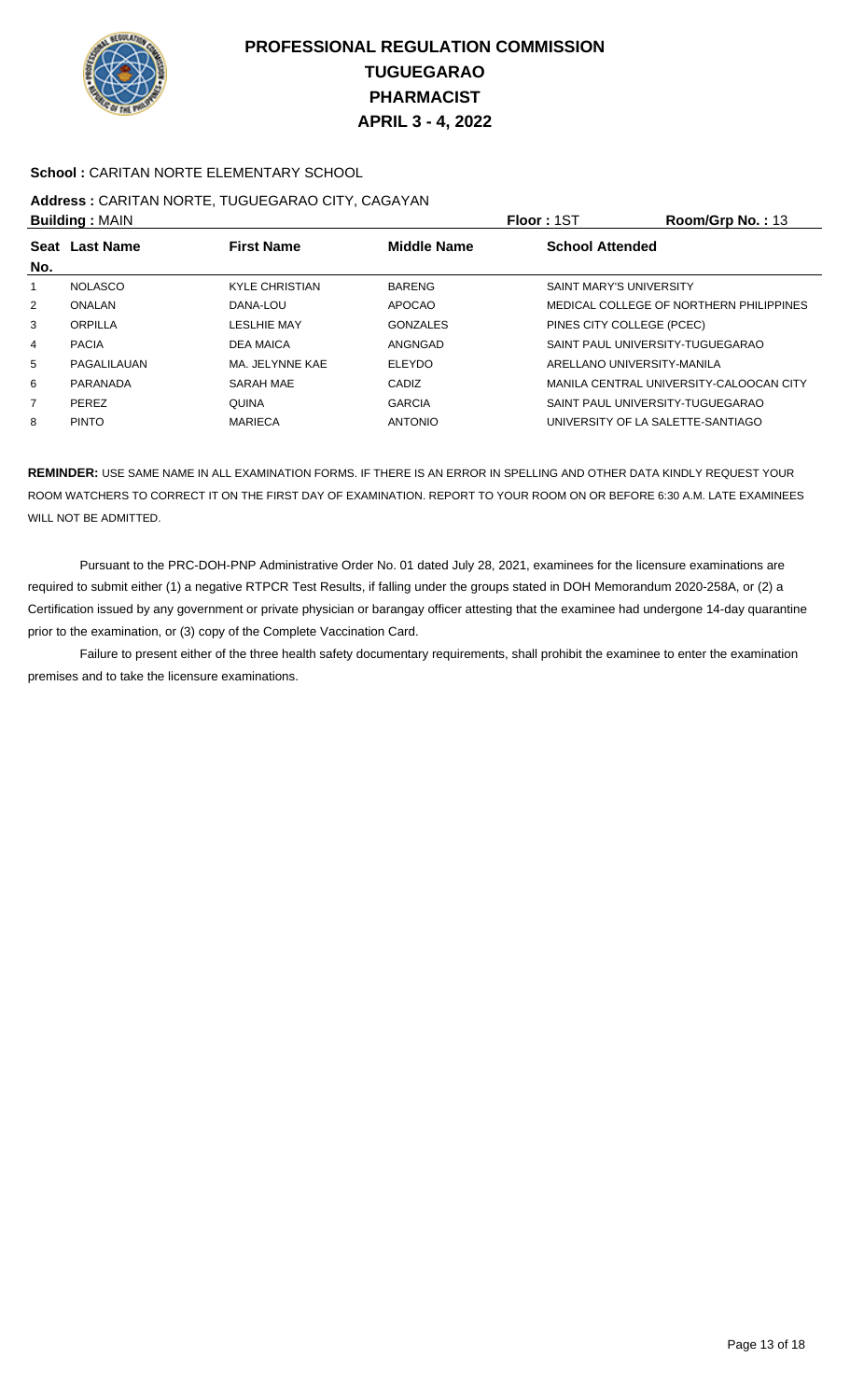

### **School :** CARITAN NORTE ELEMENTARY SCHOOL

# **Address :** CARITAN NORTE, TUGUEGARAO CITY, CAGAYAN

|                | <b>Building: MAIN</b> |                       |                    | Floor: 1ST                           | Room/Grp No.: 14                          |
|----------------|-----------------------|-----------------------|--------------------|--------------------------------------|-------------------------------------------|
| <b>Seat</b>    | <b>Last Name</b>      | <b>First Name</b>     | <b>Middle Name</b> | <b>School Attended</b>               |                                           |
| No.            |                       |                       |                    |                                      |                                           |
|                | PINTUCAN              | CHERRY RHEA           | <b>CABADDU</b>     | PINES CITY COLLEGE (PCEC)            |                                           |
| $\overline{2}$ | RAFAEL                | <b>HANAH MARGARET</b> | WANDAGA            | PLT COLLEGE. INC                     |                                           |
| 3              | <b>RAMIREZ</b>        | ALMA                  | <b>ALFEREZ</b>     | PINES CITY COLLEGE (PCEC)            |                                           |
| 4              | <b>RAMOS</b>          | ANGELICA KHAYE        | <b>BALISI</b>      | SAINT PAUL UNIVERSITY-TUGUEGARAO     |                                           |
| 5              | <b>RAMOS</b>          | RACHELLE              | <b>AYSON</b>       |                                      | UNIVERSITY OF PERPETUAL HELP-CAUAYAN CITY |
| 6              | RAVELO                | <b>SHAWN KIMBERLY</b> | <b>DAGMAN</b>      | UNIVERSITY OF THE PHILIPPINES-MANILA |                                           |
| 7              | <b>RAZON</b>          | <b>VINCE</b>          | <b>BACUNUT</b>     |                                      | MEDICAL COLLEGE OF NORTHERN PHILIPPINES   |
| 8              | <b>RECAIDO</b>        | <b>FAITH</b>          | <b>MARCOS</b>      | SAINT PAUL UNIVERSITY-TUGUEGARAO     |                                           |
|                |                       |                       |                    |                                      |                                           |

**REMINDER:** USE SAME NAME IN ALL EXAMINATION FORMS. IF THERE IS AN ERROR IN SPELLING AND OTHER DATA KINDLY REQUEST YOUR ROOM WATCHERS TO CORRECT IT ON THE FIRST DAY OF EXAMINATION. REPORT TO YOUR ROOM ON OR BEFORE 6:30 A.M. LATE EXAMINEES WILL NOT BE ADMITTED.

 Pursuant to the PRC-DOH-PNP Administrative Order No. 01 dated July 28, 2021, examinees for the licensure examinations are required to submit either (1) a negative RTPCR Test Results, if falling under the groups stated in DOH Memorandum 2020-258A, or (2) a Certification issued by any government or private physician or barangay officer attesting that the examinee had undergone 14-day quarantine prior to the examination, or (3) copy of the Complete Vaccination Card.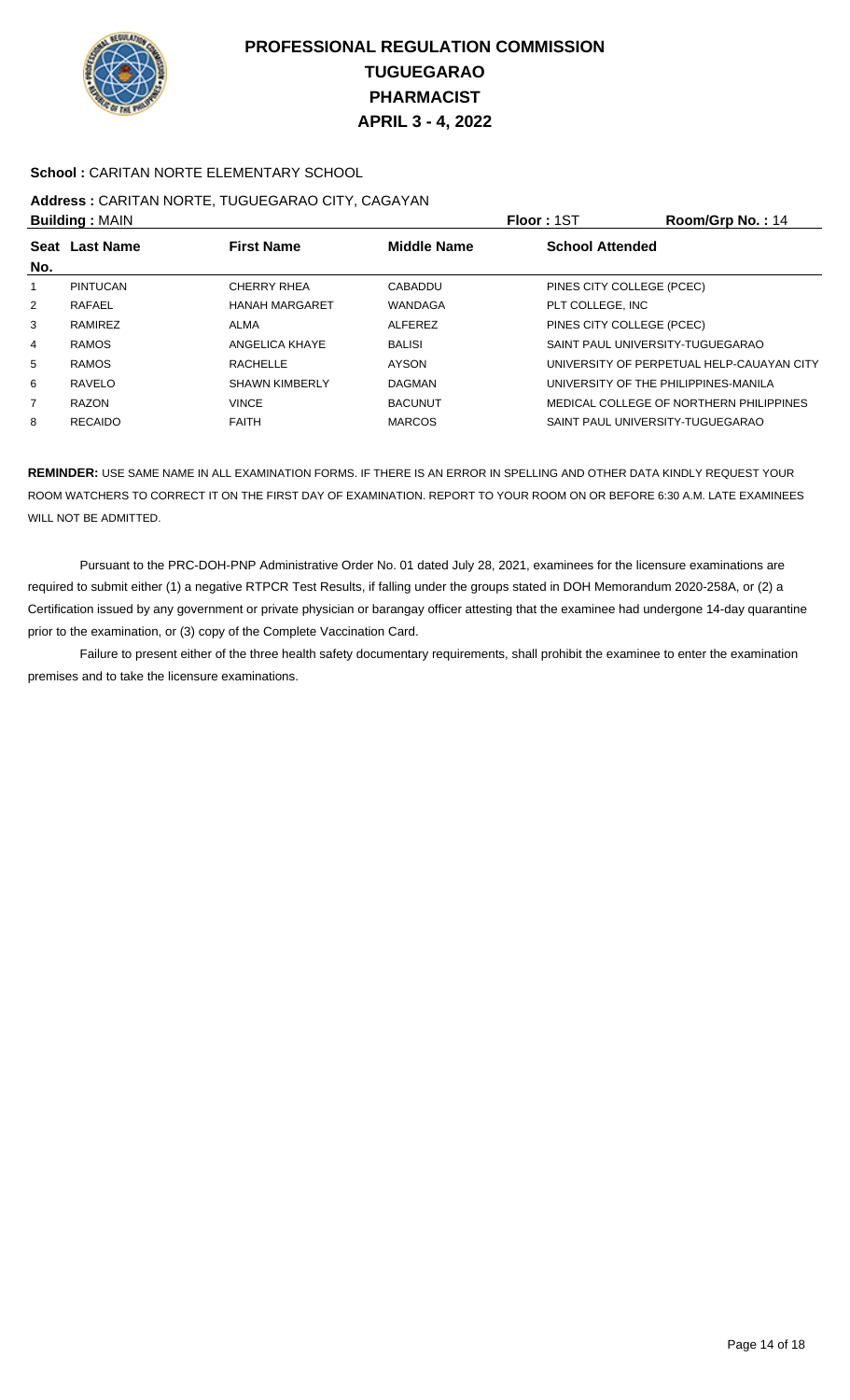

### **School :** CARITAN NORTE ELEMENTARY SCHOOL

# **Address :** CARITAN NORTE, TUGUEGARAO CITY, CAGAYAN

|                | <b>Building: MAIN</b> |                      |                    | <b>Floor: 1ST</b>                 | Room/Grp No.: $15$                      |
|----------------|-----------------------|----------------------|--------------------|-----------------------------------|-----------------------------------------|
| <b>Seat</b>    | <b>Last Name</b>      | <b>First Name</b>    | <b>Middle Name</b> | <b>School Attended</b>            |                                         |
| No.            |                       |                      |                    |                                   |                                         |
|                | <b>RECENO</b>         | <b>JOCELYN</b>       | <b>LIMOS</b>       | PLT COLLEGE, INC                  |                                         |
| $\overline{2}$ | REGINALDO             | APRIL ANDREA         | <b>ESTRELLON</b>   | UNIVERSITY OF LA SALETTE-SANTIAGO |                                         |
| 3              | <b>REQUILINO</b>      | <b>KAREN</b>         | <b>ELEYDO</b>      |                                   | MEDICAL COLLEGE OF NORTHERN PHILIPPINES |
| 4              | <b>SABBALUCA</b>      | <b>MAERALD QUEEN</b> | <b>RAPIZ</b>       |                                   | MEDICAL COLLEGE OF NORTHERN PHILIPPINES |
| 5              | <b>SAGUN</b>          | CIELO VAN SAPPHIRE   | <b>GAGARIN</b>     | UNIVERSITY OF LA SALETTE-SANTIAGO |                                         |
| 6              | <b>SALUDARES</b>      | <b>RODEL</b>         | LARAGAN            |                                   | MEDICAL COLLEGE OF NORTHERN PHILIPPINES |
| 7              | <b>SANTOS</b>         | <b>DANIELLE</b>      | <b>NARAG</b>       | PLT COLLEGE, INC                  |                                         |
| 8              | <b>SEBASTIAN</b>      | <b>JOENALYN</b>      | <b>OPPUER</b>      | CENTRO ESCOLAR UNIVERSITY-MANILA  |                                         |

**REMINDER:** USE SAME NAME IN ALL EXAMINATION FORMS. IF THERE IS AN ERROR IN SPELLING AND OTHER DATA KINDLY REQUEST YOUR ROOM WATCHERS TO CORRECT IT ON THE FIRST DAY OF EXAMINATION. REPORT TO YOUR ROOM ON OR BEFORE 6:30 A.M. LATE EXAMINEES WILL NOT BE ADMITTED.

 Pursuant to the PRC-DOH-PNP Administrative Order No. 01 dated July 28, 2021, examinees for the licensure examinations are required to submit either (1) a negative RTPCR Test Results, if falling under the groups stated in DOH Memorandum 2020-258A, or (2) a Certification issued by any government or private physician or barangay officer attesting that the examinee had undergone 14-day quarantine prior to the examination, or (3) copy of the Complete Vaccination Card.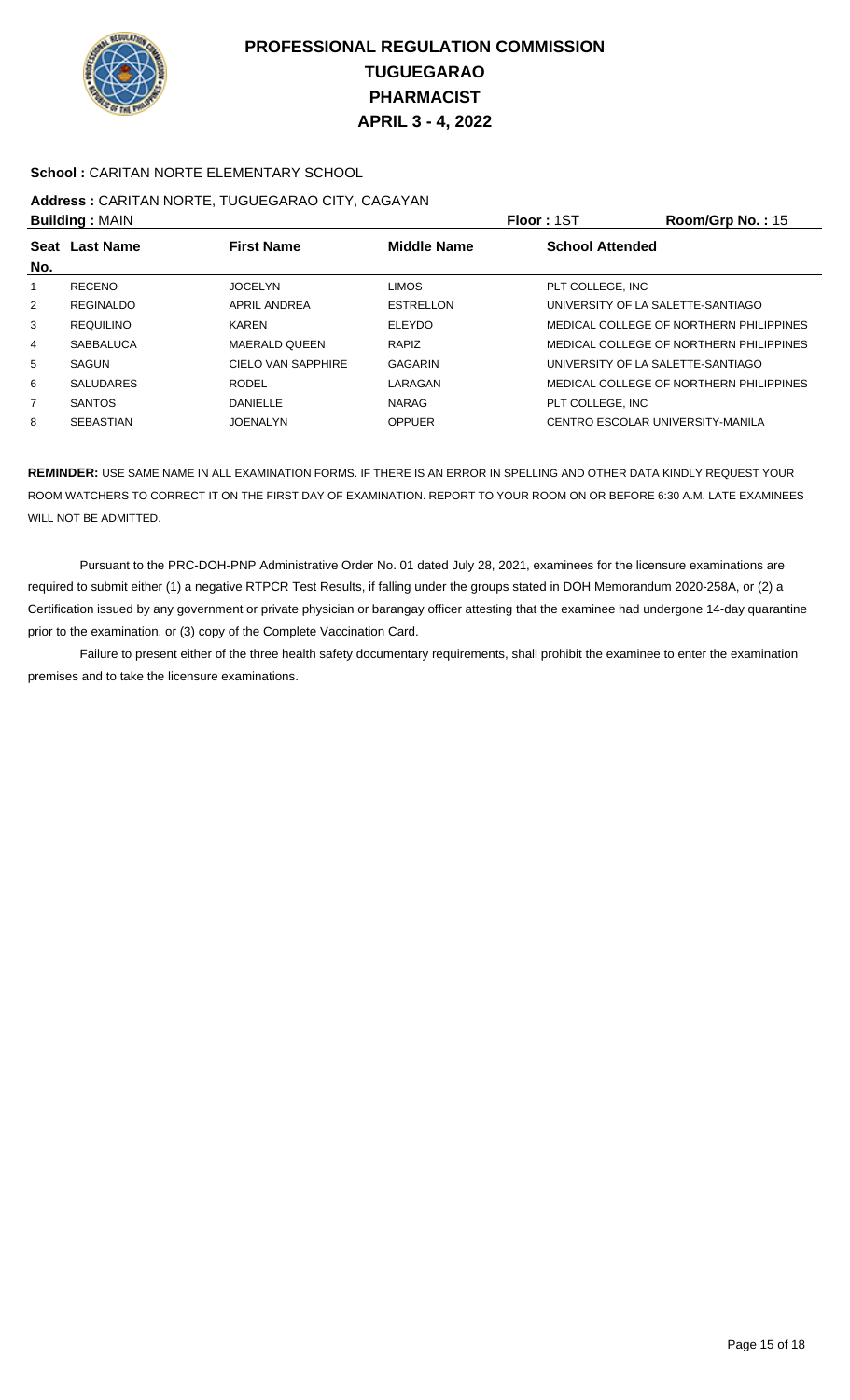

### **School :** CARITAN NORTE ELEMENTARY SCHOOL

# **Address :** CARITAN NORTE, TUGUEGARAO CITY, CAGAYAN

| <b>Building: MAIN</b> |                                                           |                     |                  | <b>Floor: 1ST</b>                 | Room/Grp No.: 16                        |  |
|-----------------------|-----------------------------------------------------------|---------------------|------------------|-----------------------------------|-----------------------------------------|--|
|                       | <b>First Name</b><br><b>Middle Name</b><br>Seat Last Name |                     |                  | <b>School Attended</b>            |                                         |  |
| No.                   |                                                           |                     |                  |                                   |                                         |  |
| $\mathbf{1}$          | <b>SEBASTIAN</b>                                          | ROXANNE JOY         | VILLANUEVA       |                                   | MEDICAL COLLEGE OF NORTHERN PHILIPPINES |  |
| $\overline{2}$        | SIBLAWAN                                                  | <b>ALEX MAE</b>     | <b>ANDRES</b>    |                                   | MEDICAL COLLEGE OF NORTHERN PHILIPPINES |  |
| 3                     | <b>SISTOZA</b>                                            | MC DONALD           | AMBALAN          | UNIVERSITY OF LA SALETTE-SANTIAGO |                                         |  |
| 4                     | <b>SUYAT</b>                                              | <b>CHERRY GRACE</b> | <b>GARCIA</b>    | PLT COLLEGE. INC                  |                                         |  |
| 5                     | <b>TIPON</b>                                              | <b>MIA NOREEN</b>   | DELA CRUZ        |                                   | MEDICAL COLLEGE OF NORTHERN PHILIPPINES |  |
| 6                     | <b>TOLENTINO</b>                                          | LEANA LYNNE         | <b>DUMAGUING</b> | <b>SAINT MARY'S UNIVERSITY</b>    |                                         |  |
| $\overline{7}$        | <b>TOLENTINO</b>                                          | <b>MARICAR</b>      | <b>BAUTISTA</b>  | UNIVERSITY OF LA SALETTE-SANTIAGO |                                         |  |

**REMINDER:** USE SAME NAME IN ALL EXAMINATION FORMS. IF THERE IS AN ERROR IN SPELLING AND OTHER DATA KINDLY REQUEST YOUR ROOM WATCHERS TO CORRECT IT ON THE FIRST DAY OF EXAMINATION. REPORT TO YOUR ROOM ON OR BEFORE 6:30 A.M. LATE EXAMINEES WILL NOT BE ADMITTED.

 Pursuant to the PRC-DOH-PNP Administrative Order No. 01 dated July 28, 2021, examinees for the licensure examinations are required to submit either (1) a negative RTPCR Test Results, if falling under the groups stated in DOH Memorandum 2020-258A, or (2) a Certification issued by any government or private physician or barangay officer attesting that the examinee had undergone 14-day quarantine prior to the examination, or (3) copy of the Complete Vaccination Card.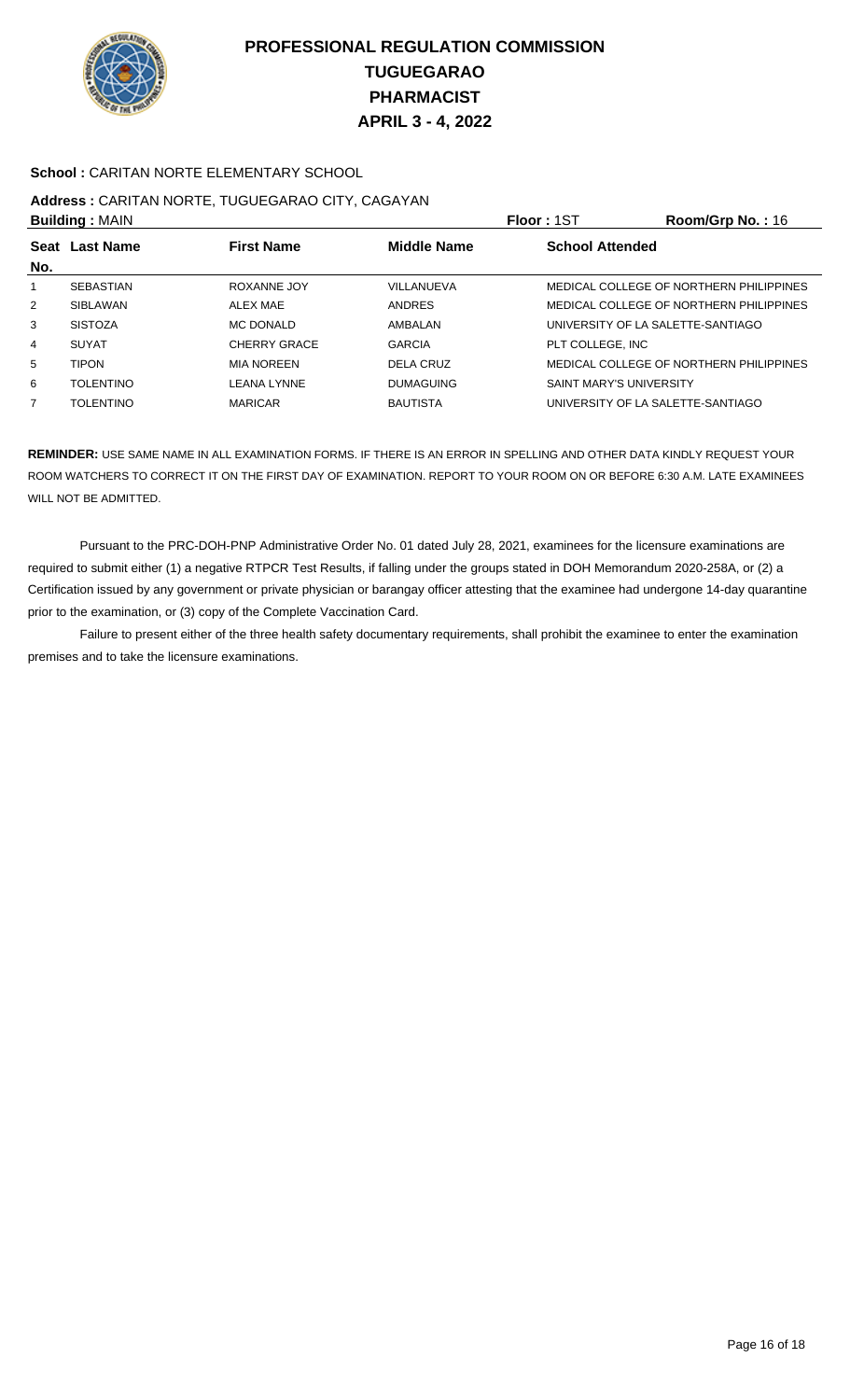

### **School :** CARITAN NORTE ELEMENTARY SCHOOL

# **Address :** CARITAN NORTE, TUGUEGARAO CITY, CAGAYAN

|                | <b>Building: MAIN</b> |                     | <b>Floor: 1ST</b>  | Room/Grp No.: 17       |                                           |
|----------------|-----------------------|---------------------|--------------------|------------------------|-------------------------------------------|
| <b>Seat</b>    | <b>Last Name</b>      | <b>First Name</b>   | <b>Middle Name</b> | <b>School Attended</b> |                                           |
| No.            |                       |                     |                    |                        |                                           |
|                | <b>TOMAS</b>          | <b>WENDYROSE</b>    | <b>GARCIA</b>      |                        | UNIVERSITY OF PERPETUAL HELP-CAUAYAN CITY |
| $\overline{2}$ | <b>TOMINEZ</b>        | <b>WIND HERALD</b>  | <b>ABESAMIS</b>    | PLT COLLEGE. INC       |                                           |
| 3              | <b>TORIBIO</b>        | <b>GEORGE</b>       | <b>BASAYA</b>      |                        | UNIVERSITY OF LA SALETTE-SANTIAGO         |
| 4              | <b>TUMACDER</b>       | STUART JANN         | <b>SANIATAN</b>    |                        | CENTRO ESCOLAR UNIVERSITY-MANILA          |
| 5              | <b>UMBANIA</b>        | <b>KATHLEEN JOY</b> | RAMIREZ            |                        | MEDICAL COLLEGE OF NORTHERN PHILIPPINES   |
| 6              | VALDEZ                | <b>JULIE ANN</b>    | <b>CLAPIS</b>      | PLT COLLEGE. INC       |                                           |
| 7              | VALOROZO              | TRISHA              | <b>HERNANDEZ</b>   |                        | SAINT PAUL UNIVERSITY-TUGUEGARAO          |

**REMINDER:** USE SAME NAME IN ALL EXAMINATION FORMS. IF THERE IS AN ERROR IN SPELLING AND OTHER DATA KINDLY REQUEST YOUR ROOM WATCHERS TO CORRECT IT ON THE FIRST DAY OF EXAMINATION. REPORT TO YOUR ROOM ON OR BEFORE 6:30 A.M. LATE EXAMINEES WILL NOT BE ADMITTED.

 Pursuant to the PRC-DOH-PNP Administrative Order No. 01 dated July 28, 2021, examinees for the licensure examinations are required to submit either (1) a negative RTPCR Test Results, if falling under the groups stated in DOH Memorandum 2020-258A, or (2) a Certification issued by any government or private physician or barangay officer attesting that the examinee had undergone 14-day quarantine prior to the examination, or (3) copy of the Complete Vaccination Card.